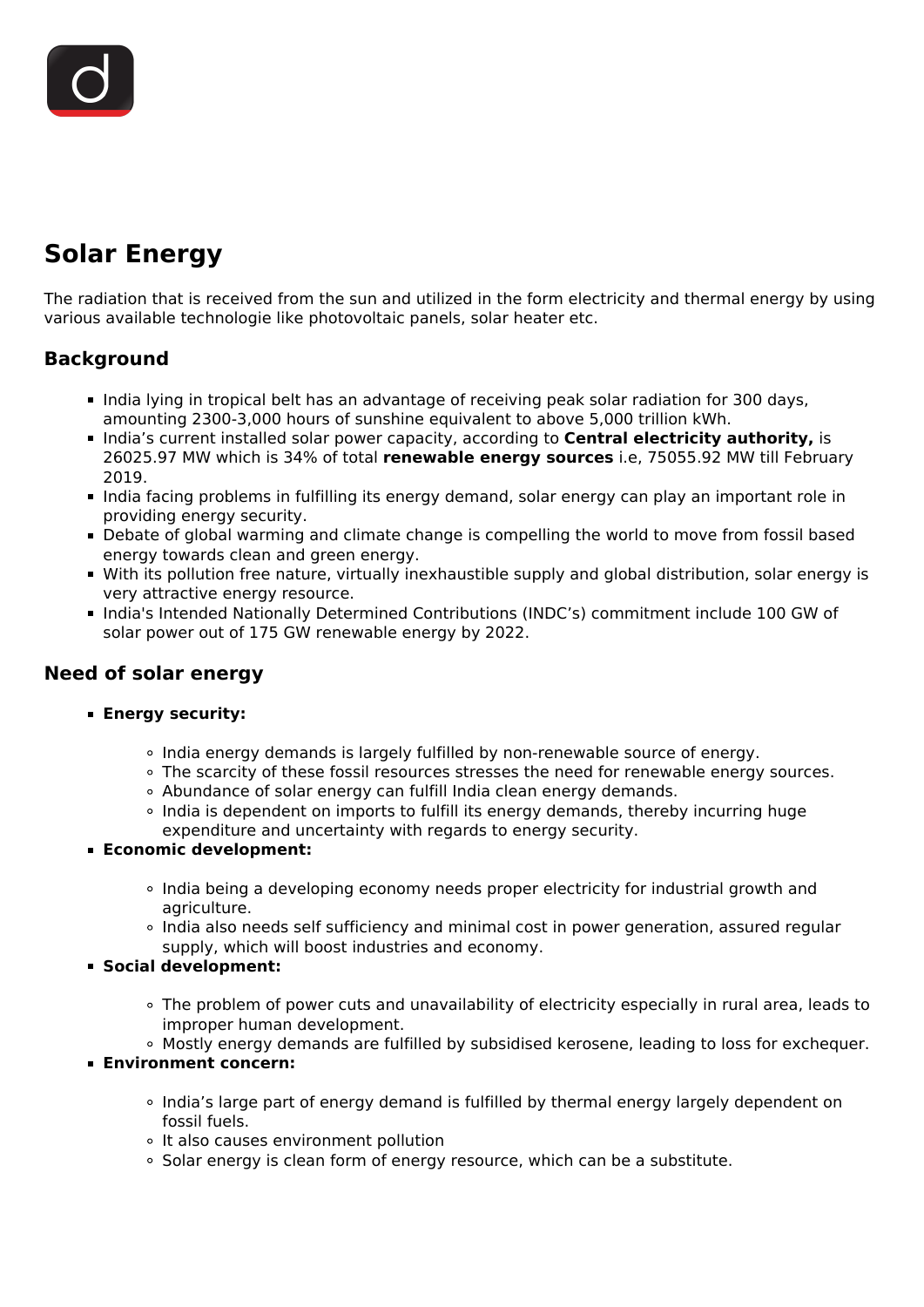# **Technology**

- **Solar Photovoltaic:** Solar photovoltaic (SPV) cells convert solar radiation (sunlight) into electricity. A solar cell is a semi-conducting device made of silicon and/or other materials, which, when exposed to sunlight, generates electricity.
- **Solar thermal**: Solar Thermal Power systems, also known as Concentrating Solar Power systems, use concentrated solar radiation as a high temperature energy source to produce electricity using thermal route.

## **Types**

- **Solar for grid connected electricity:**
	- Grid interactive solar energy is derived from solar photovoltaic cells and concentrated solar power Plants on a large scale.
- **Solar for off-grid solutions:** 
	- While, the areas with easier grid access are utilizing grid connectivity, the places where utility power is scant or too expensive to bring, have no choice but to opt for their own generation.
	- They generate power from a diverse range of small local generators using both fossil fuels (diesel, gas) and locally available renewable energy technologies (solar PV, wind, small hydro, biomass, etc.) with or without its own storage (batteries). This is known as off-grid electricity.

## **Advantages**

- **Solar Energy is available throughout the day which is the peak load demand time.**
- **Solar energy conversion equipments have longer life and need lesser maintenance and hence** provide higher energy infrastructure security.
- Low running costs & grid tie-up capital returns **(Net Metering)**.
- Unlike conventional thermal power generation from coal, they do not cause pollution and generate clean power.
- Abundance of free solar energy in almost all parts of country.
- No overhead wires- no transmission loss

## **Challenges in adoption**

- **India's solar story is largely built over imported products.**
- India's **domestic content requirement** clause ia facing legal challenge at WTO.
- India is facing challenge to balance **Prioritising domestic goals and WTO commitments**.
- The **dumping** of products is leading to profit erosion of local manufacturers.
- Indian domestic manufacturers aren't technically and economically strong to compete with Chinese companies.
- China's strong manufacturing base is giving stiff challenge to domestic manufacturer.
- **Land availability** in India for solar plant is less due to high population density.
- India's **solar waste** is estimated to be around 1.8 million by 2050 also needs to be tackled.

#### **Government initiatives**

- **Ministry of new and renewable energy** is the nodal agency to tackle India's renewable energy issues.
- **National Solar Mission** is a major initiative of the Government of India and State Governments to promote ecologically sustainable growth while addressing India's energy security challenge.
- **The Indian Renewable Energy Development Agency (IREDA)** is a Non-Banking Financial Institution under the administrative control of this Ministry for providing term loans for renewable energy and energy efficiency projects.
- **National institute of solar energy** is created as autonomous institution under MoNRE is apex